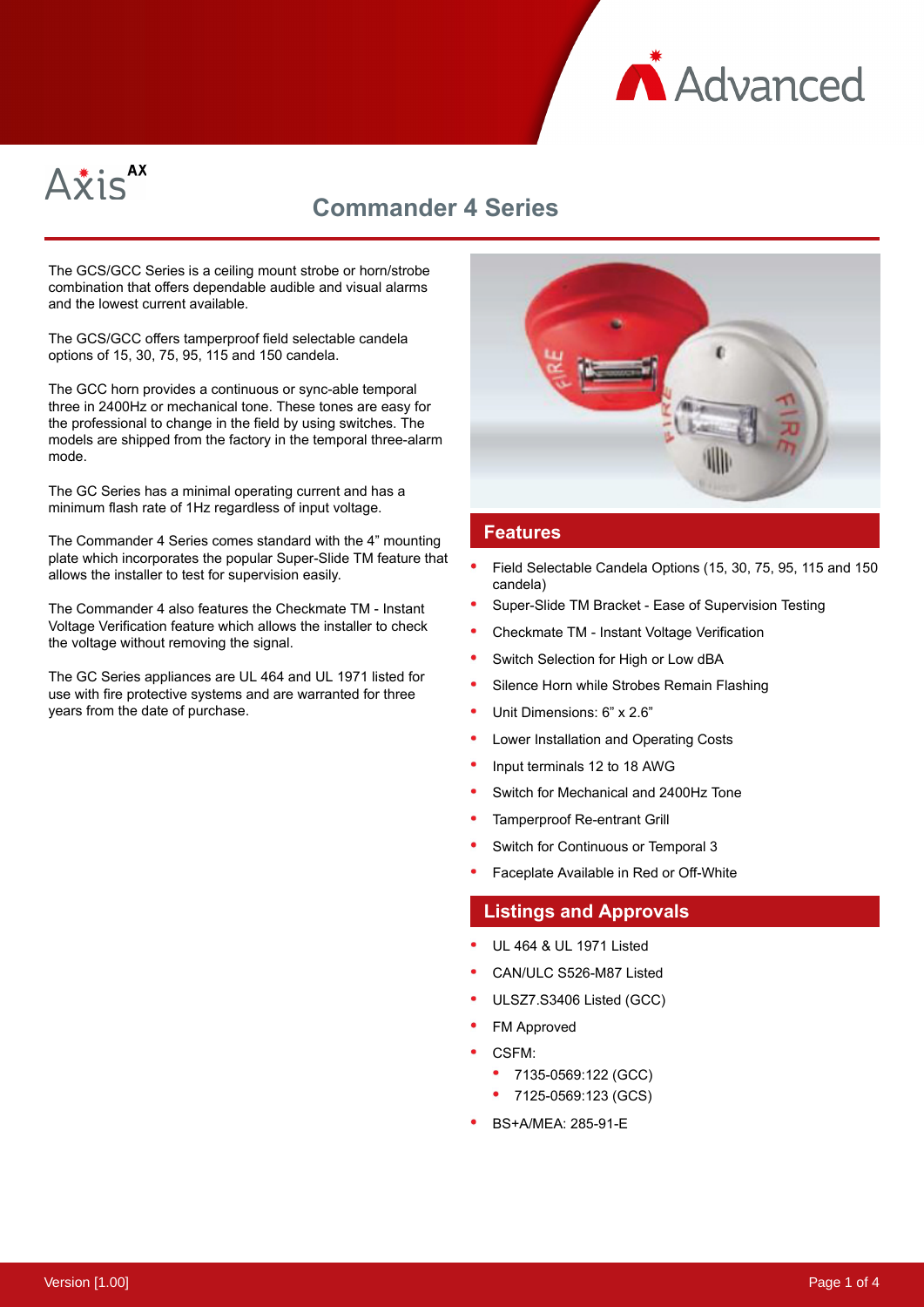# **GCS 24 Volt Ceiling Mount Selectable Strobe**

| Model Number | <b>Part Number</b> | <b>Nominal Voltage</b> | Candela                  |
|--------------|--------------------|------------------------|--------------------------|
| GCS24CR      | 904-1213-002       | 24 VDC                 | 15, 30, 75, 95, 115, 150 |
| GCS24CW      | 904-1215-002       | 24 VDC                 | 15, 30, 75, 95, 115, 150 |

### **GCS 24 Volt Ceiling Mount Selectable Horn/Stobe**

|         |                     | Model Number Part Number Nominal Voltage Candela |                                   | Reverberant dBA @ 10 ft. Per In Anechoic Room dBA<br>UL 464 <sup>1</sup> | @ 10ft. |
|---------|---------------------|--------------------------------------------------|-----------------------------------|--------------------------------------------------------------------------|---------|
| GCC24CR | 904-1209-002 24 VDC |                                                  | 15, 30, 75, 95, 115, 81-86<br>150 |                                                                          | 90      |
| GCC24CW | 904-1211-002 24 VDC |                                                  | 15, 30, 75, 95, 115, 81-86<br>150 |                                                                          | 90      |

Notes:

- The GC Series is not listed for outdoor use.
- Operating temperature:  $32 °F$  to  $120 °F$  (0 °C to  $49 °C$ )

**GCS/GCC Product Strobe Current Ratings**

- For nominal and peak current across UL regulated voltage range for filtered DC power and unfiltered (FWR [Full Wave Rectified]) power, see installation manual.
- Gentex does not recommend using a coded or pulsing signaling circuit with any of our strobe products (see technical bulletin number 014 for more information).

#### Model Designations:

'P' = Plain (no lettering), 'C' = Ceiling Mount, 'R' = Red Faceplate, 'W' = Off-White Faceplate

| <u>see, see Filoudot stroko edileiki kutiligo</u> |                                          |                    |                                         |                    |                                                               |                   |  |  |  |  |
|---------------------------------------------------|------------------------------------------|--------------------|-----------------------------------------|--------------------|---------------------------------------------------------------|-------------------|--|--|--|--|
| <b>Candela</b>                                    | 15cd                                     | 30 <sub>cd</sub>   | <b>75cd</b>                             | 95 <sub>cd</sub>   | <b>115cd</b>                                                  | 150 <sub>cd</sub> |  |  |  |  |
| 24 VDC                                            | 72 <sub>m</sub> A                        | 101 <sub>m</sub> A | 167 <sub>m</sub> A                      | 200 <sub>m</sub> A | 214mA                                                         | 286mA             |  |  |  |  |
| UL Max $2$                                        | 120 <sub>m</sub> A                       | 130 <sub>m</sub> A | 247mA                                   | 318mA              | 360 <sub>m</sub> A                                            | 454mA             |  |  |  |  |
| <b>Horn Mode</b>                                  | Minimum dBA @ 10ft. Per UL<br>464 (High) |                    | Minimum dBA @ 10ft. Per UL<br>464 (Low) |                    | Regulated 24 VDC Max. Operating @<br><b>High Setting (mA)</b> |                   |  |  |  |  |
| Temp 3 2400Hz                                     | 83                                       |                    | 75                                      |                    | 23                                                            |                   |  |  |  |  |
| 21<br>Temp 3 Mechanical                           |                                          | $73*$              |                                         | 22                 |                                                               |                   |  |  |  |  |
| Continuous 2400Hz                                 | 86                                       |                    | 78                                      |                    | 23                                                            |                   |  |  |  |  |
| Continuous Mechanical 84                          |                                          | 76                 |                                         | 22                 |                                                               |                   |  |  |  |  |

#### \* Operating the horn in this mode at this voltage will result in not meeting the minimum UL reverberant sound level required for public mode fire protection service. These settings are acceptable only for private mode fire alarm use. Use the high dBA setting for public mode application.

Notes: The sound output for the temporal 3 tone is rated lower since the time the horn is off is averaged into the sound output rating. While the horn is producing a tone in the temporal 3 mode, its sound pressure is the same as continuous mode. To obtain horn/strobe current draw, add the strobe current draw to and the horn current draw.

<sup>1</sup> The listed horn current draws are for the Continuous Tone mode. The Temporal 3 Tone has a reverberant dBA @ 10ft. Per UL 464 is 77-83 with a horn current draw of 34mA

<sup>2</sup> RMS current ratings are per UL average RMS method. UL max current rating is the maximum RMS current within the listed voltage range (16-33 VDC for 24 VDC units and 8-17 VDC for 12 VDC units). For strobes, the UL max current is usually at the minimum listed voltage (16 VDC for 24 VDC units or 8 VDC for 12 VDC units). For Audibles, the max current is usually at the maximum listed voltage. For unfiltered FWR ratings, see installation manual.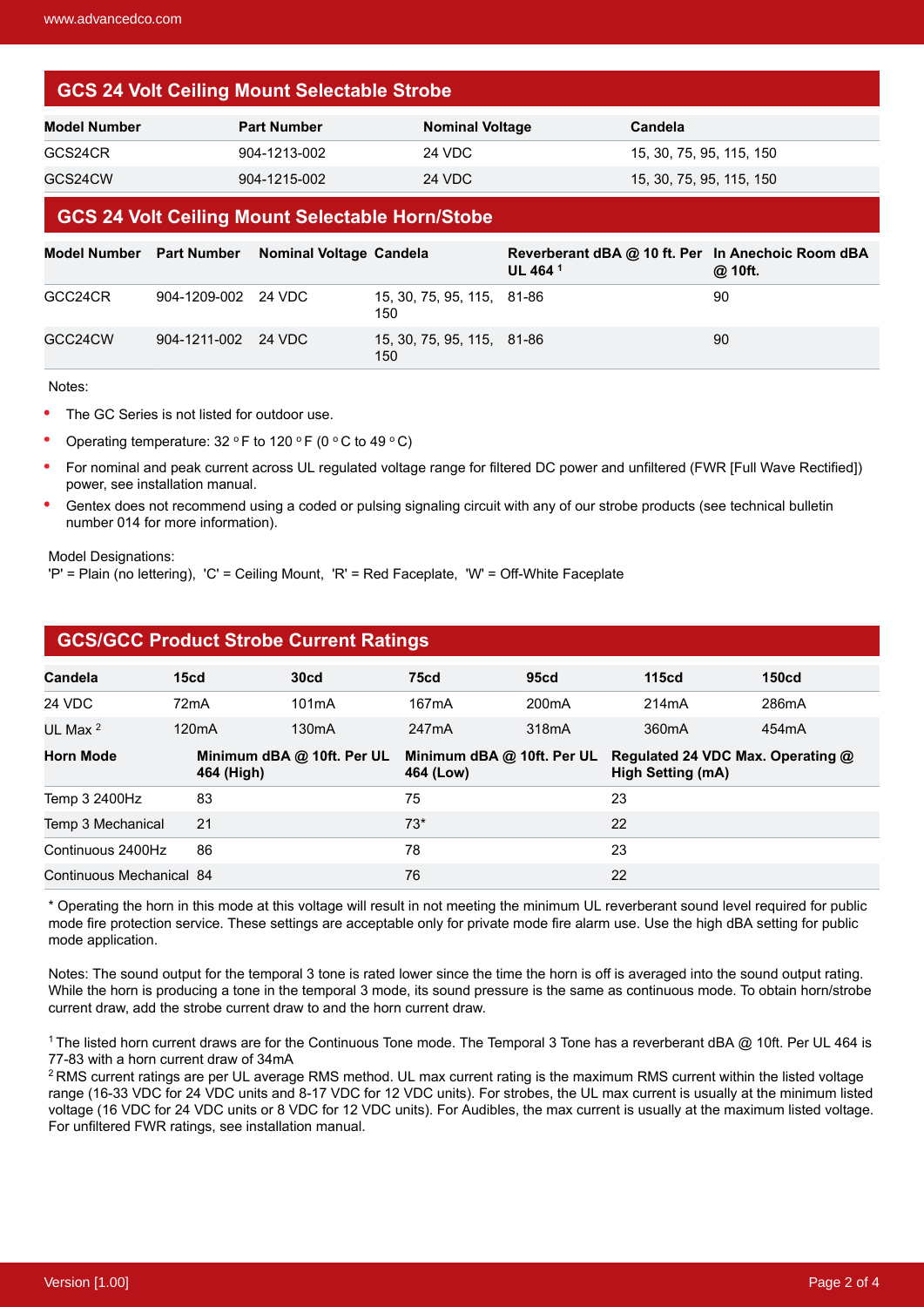# **Mounting Super Slide TM**

Mounting Super-Slide ™



1. Slide onto Bracket

## **Checkmate TM Instant Voltage Verification**

Checkmate ™ Instant Voltage Verification



The access holes are provided in the back of the terminal block to allow the voltage to be measured directly without removing the device. Typically this would be done at the end of the line to confirm design criteria. Most measurements will be taken using the S+ and S- locations although access is provided to other locations. Note: Care should be taken not to short the test probes.

# **Switch Locations**

 $1234$ **RIKIDER**  $\widehat{6}$ Ò

**Switch Locations** 

Switch positions 1 and 2 in the down position to select isolated horn and strobe power inputs. Switch 3 selects between temporal or non-temporal tone, up is temporal. Switch 4 selects between mechanical or high-frequency tone, up is mechanical. Switch 5 selects between high or low dBA, up is high dBA.